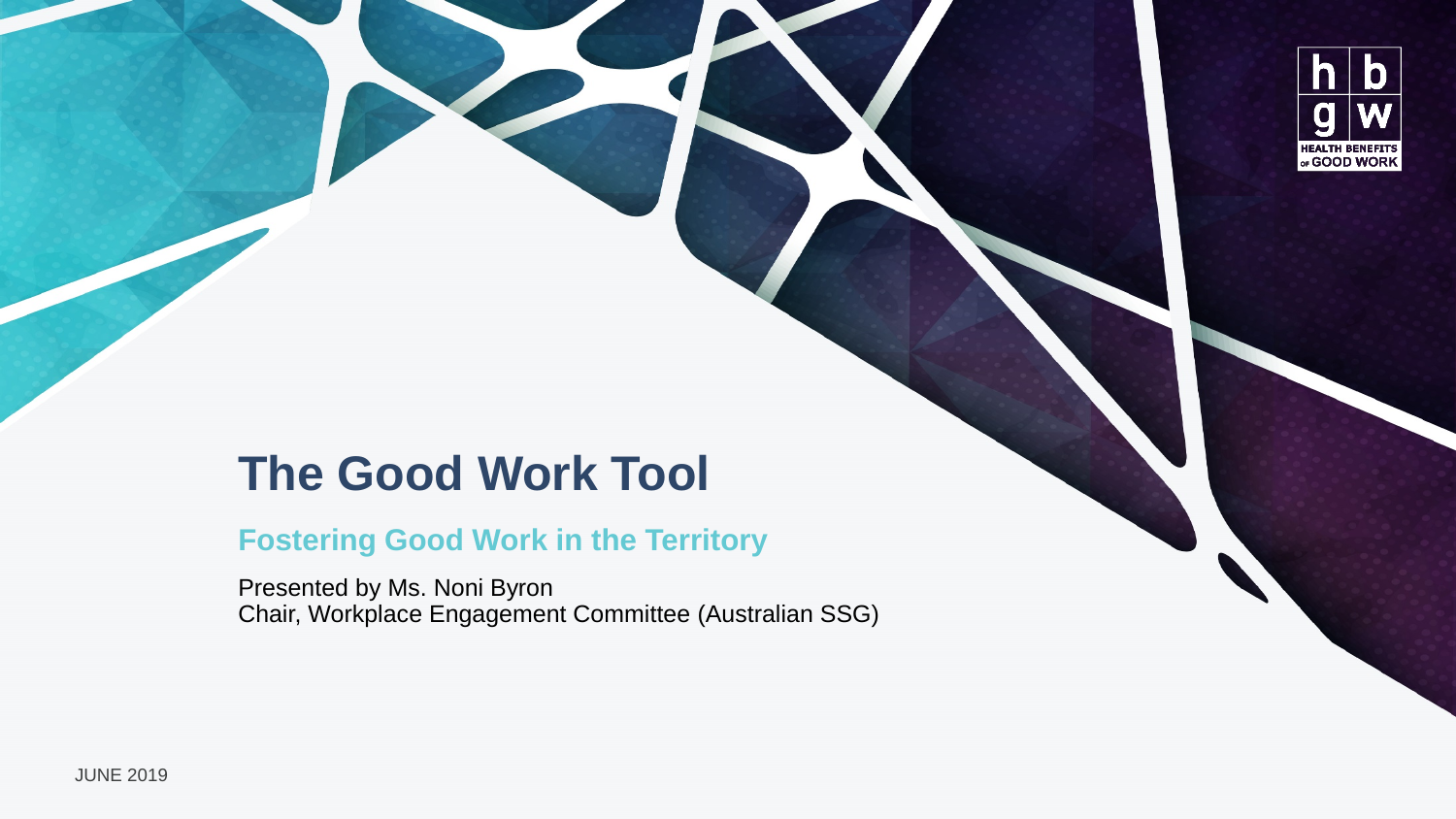## **The Good Work Tool**

The good work tool is an Australian based SSG resource

The good work tool (GWT) is an online worker focused, self administered questionnaire developed around evidence underpinning the Royal Australasian College of Physicians (RACP) HBGW policy agenda

The tool assesses concepts such as workplace engagement, health and safety, recovery at work, role demands and workplace environment / culture



FURTHERING THE HEALTH BENEFITS OF GOOD WORK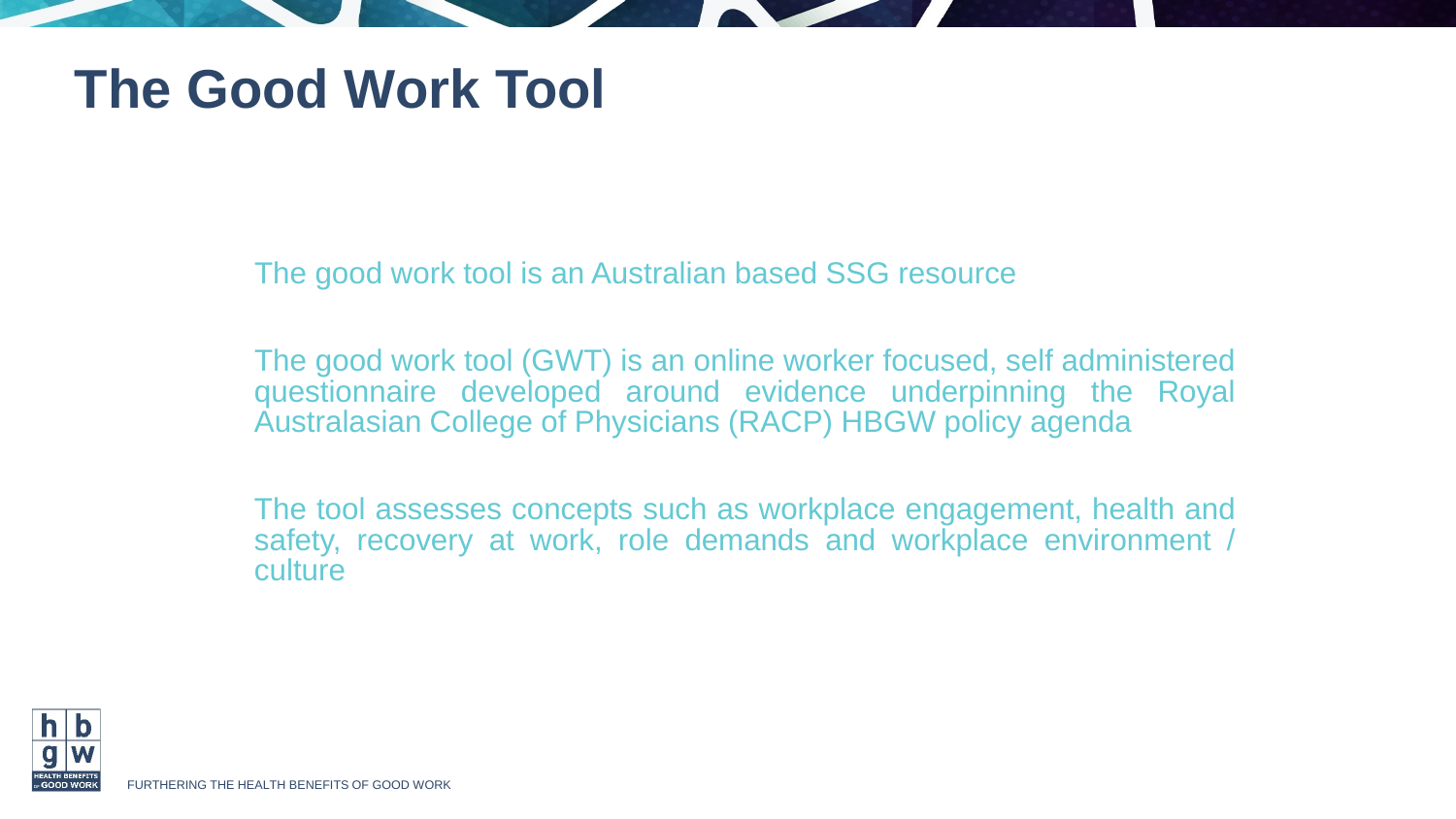#### **The Good Work Tool**





FURTHERING THE HEALTH BENEFITS OF GOOD WORK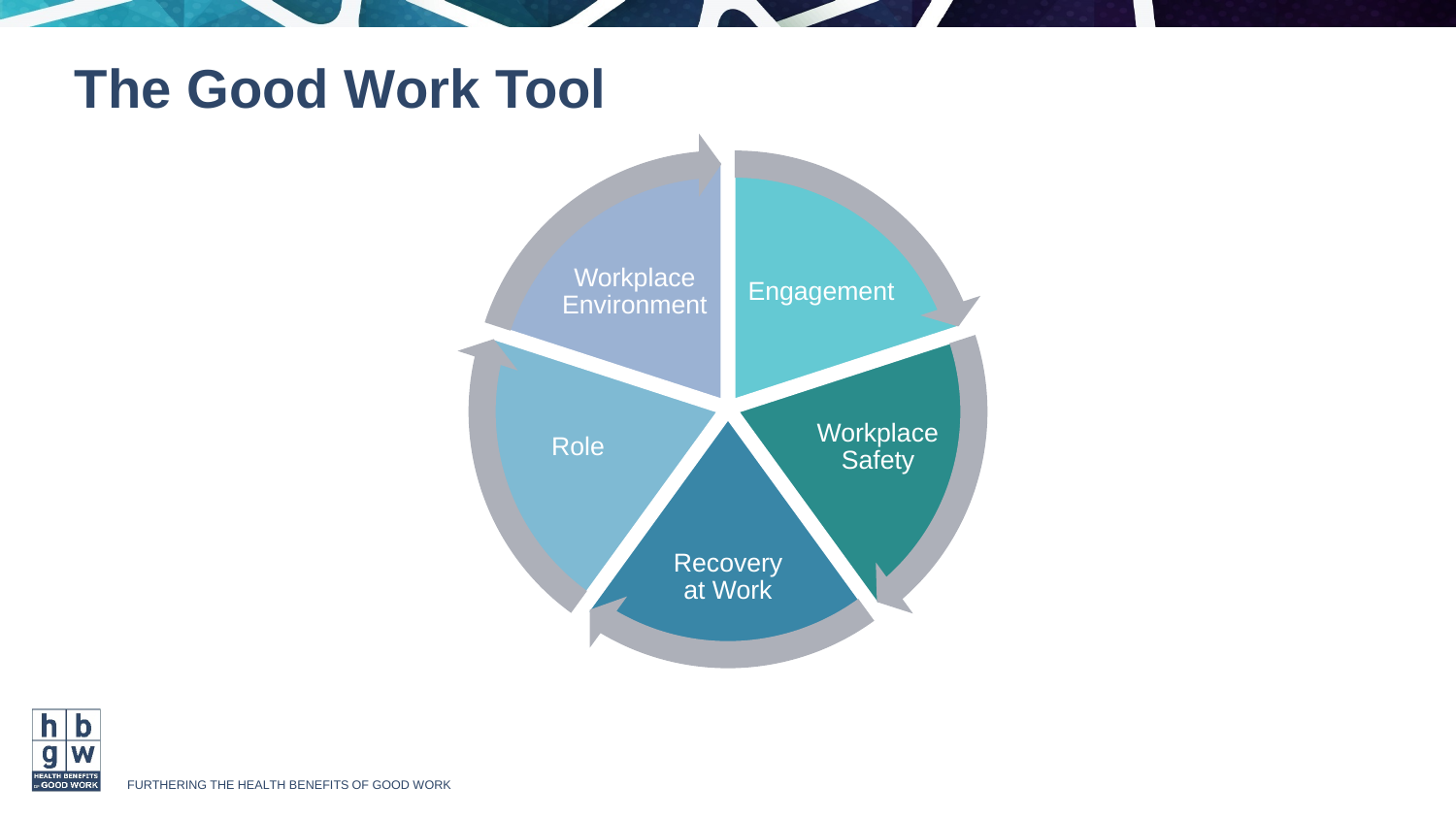## **The Good Work Tool Pilot**

The NSW State Insurance Regulatory Authority (SIRA) and Monash University have created an academic partnership with the HBGW Australian HBGW Signatories Steering Group (SSG) to validate the tool through an employer / industry-based pilot

- SIRA is funding the Good Work Tool pilot
- The HBGW SSG is coordinating all activities and communication
- Monash is conducting the independent academic evaluation and analysis

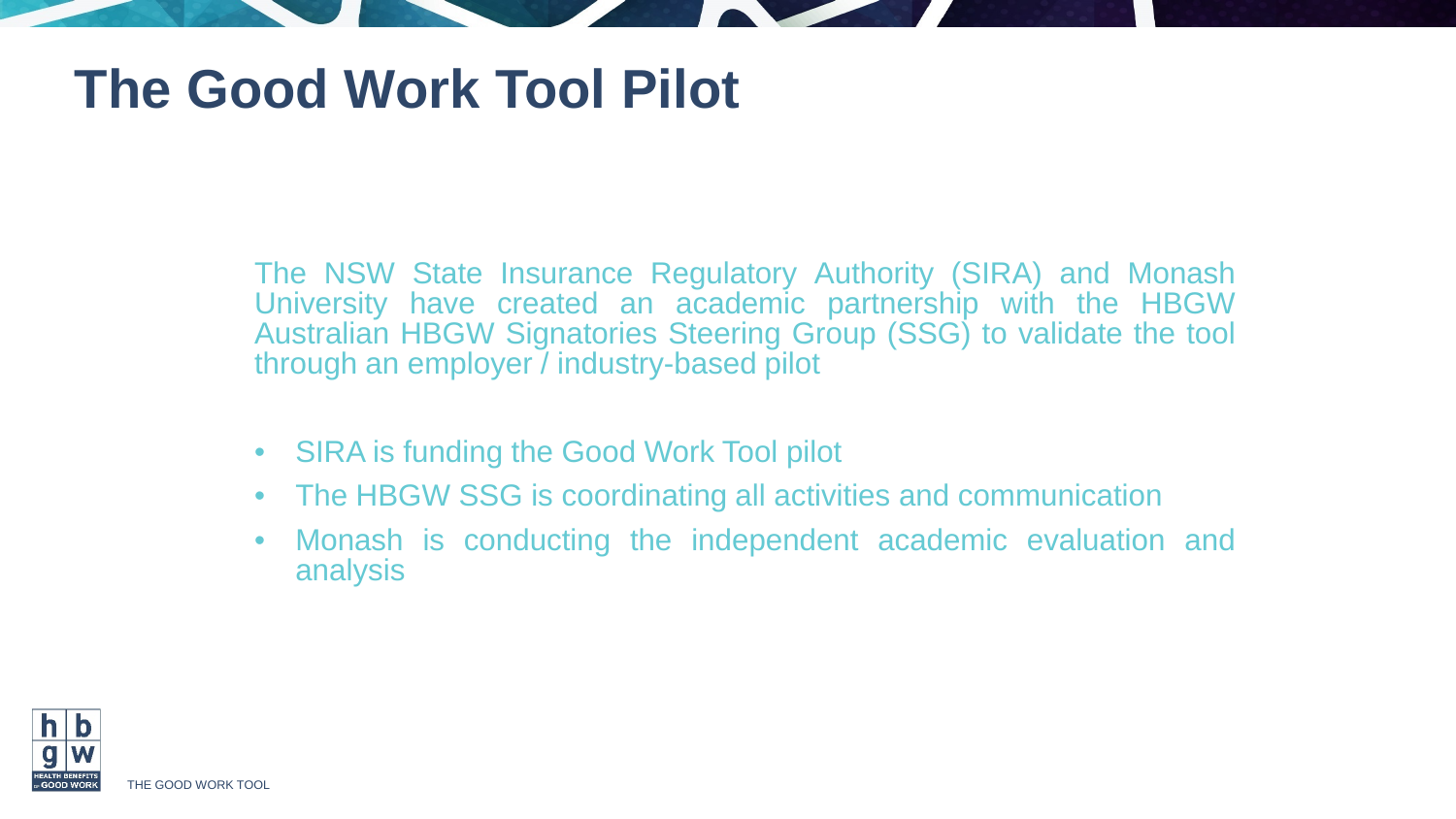#### **The Good Work Tool Pilot**

The Good Work Tool pilot will refine this simple assessment tool and evaluate its acceptability for wide spread use.

Data gathered in this pilot will support employers to identify areas for improvement and guide their method of intervention

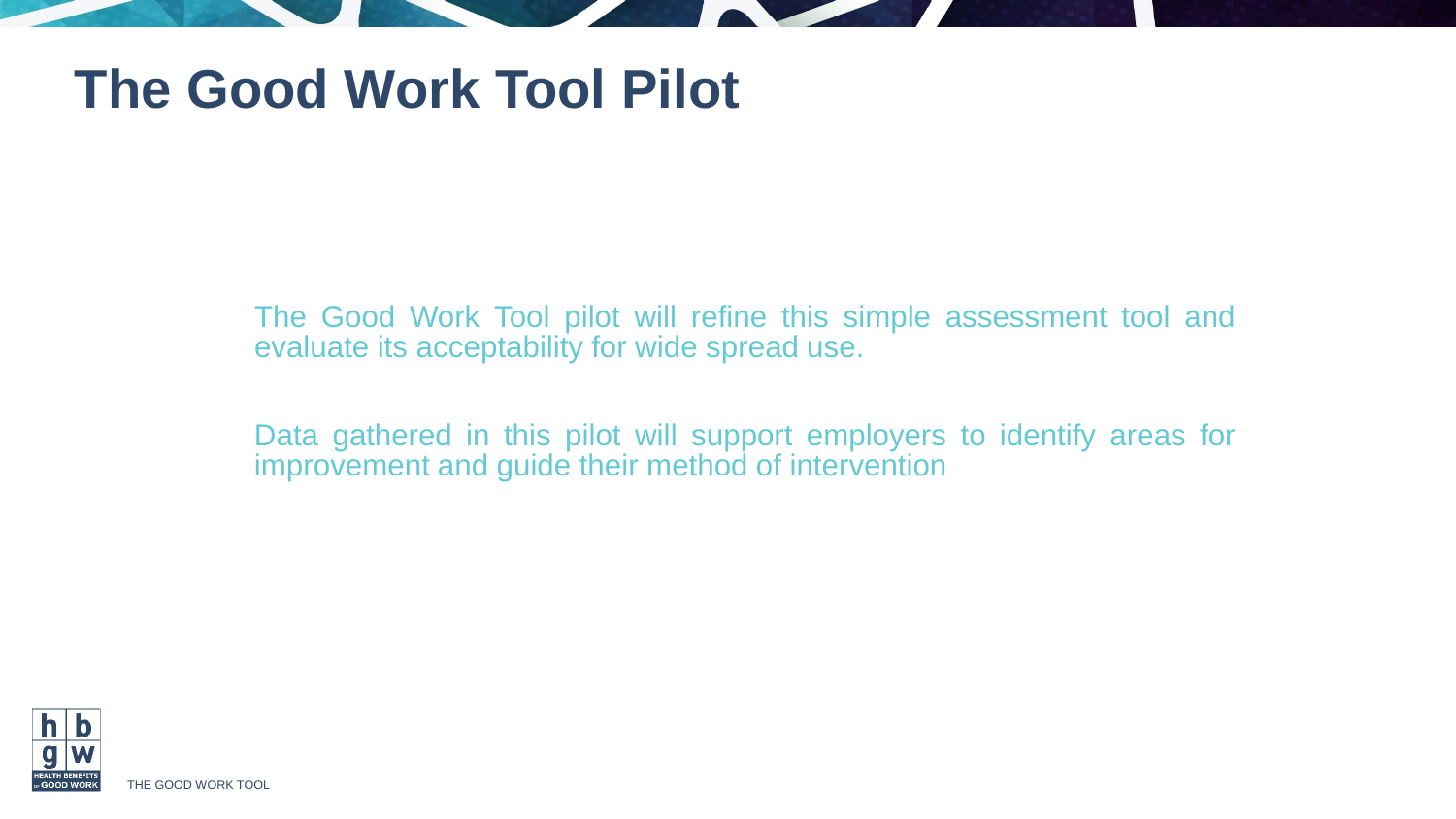#### **The Good Work Tool Pilot – current status**

- 1. Identification of large employers (NSW based) across a sector of industries such as Transportation; Manufacturing; Emergency Services; Construction; Retail; Health etc..
- 2. Accessibility to online questionnaire 1<sup>st</sup> August 2019
- 3. Completion of questionnaire from 1<sup>st</sup> August to 30<sup>th</sup> September 2019
- 4. Monash will then analyse the data and compile individualized Good Work Outcome reports for each participating employer
- 5. The project concludes in March 2020 with Monash releasing its findings on the Good Work Tool